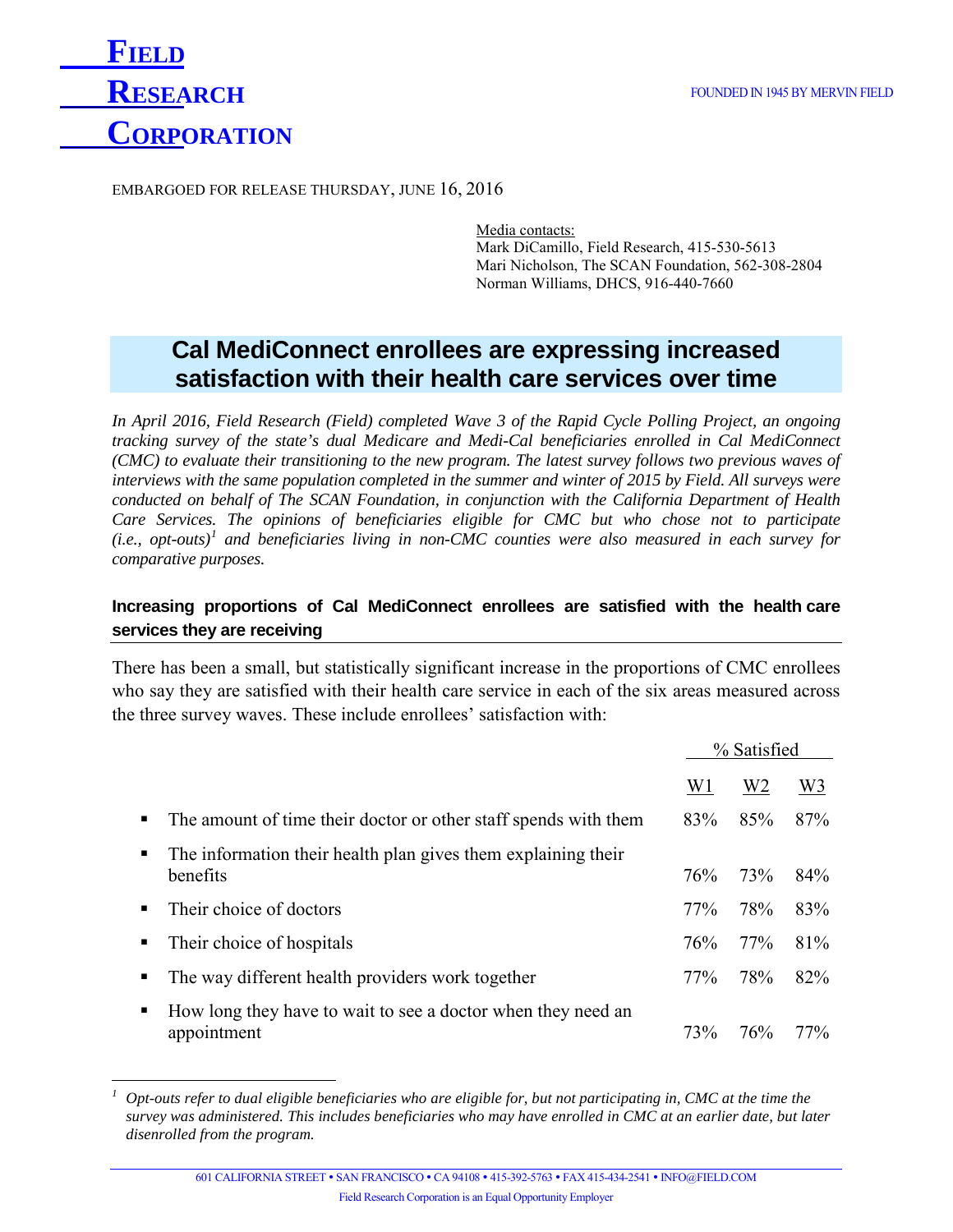*Thursday, June 16, 2016* 

"We're pleased to see another round of strong evidence that Cal MediConnect is having a positive impact on the lives of dual eligible Californians," said Jennifer Kent, Director of the Department of Health Care Services. "We are working with the health plans and other partners to continue to improve the program and ensure that more eligible beneficiaries understand how opting for the coordinated care provided by Cal MediConnect can improve their health and quality of life.

"Californians in the Medicare-Medicaid demonstration are more confident and satisfied than ever with key elements of their health care," said Dr. Bruce Chernof, president and CEO of The SCAN Foundation. "For a person living with high-care needs, having ample time with their doctor and having that doctor work together with other providers can make all the difference."

#### **Confidence in managing their health conditions**

Similar to previous survey waves, large majorities of CMC enrollees (or their proxies) express confidence in their ability to manage their health conditions. In addition, compared to Wave 2, more CMC enrollees now report being confident that they know how to manage their health conditions (81% vs. 77%) and know who to call if they have a health need or question (86% vs. 80%).

Beneficiaries who are in poor health, or who require assistance for common daily activities, or who have no more than a high school education express less confidence in their ability to manage their health conditions and in getting questions about their health needs answered. This is true not only among CMC enrollees, but also among opt-outs and beneficiaries living in the non-CMC control counties.

## **CMC enrollees and opt-outs report similar levels of satisfaction and confidence, but these populations differ in various respects**

Results from the Wave 3 survey indicate that CMC enrollees and opt-outs do not differ significantly in their levels of confidence and satisfaction with the health care services they are receiving. However, there are differences in the characteristics of each population. For example, compared to opt-outs:

- A larger proportion of CMC enrollees has been going to their personal doctor for less than one year (23% vs. 13% among opt-outs) and a smaller proportion have been going to that doctor for 10 or more years  $(14\% \text{ vs. } 20\%).$
- A smaller proportion of CMC enrollees are female (53% vs. 60% among opt-outs) or are age 75 or older (31% vs. 36%).
- Of CMC enrollees, a smaller proportion requires assistance to perform common daily activities (40% vs. 46%) or uses specialized equipment, i.e., a cane, wheelchair, scooter, or special bed (47% vs. 53%).
- Of CMC enrollees, a smaller proportion had an overnight hospital stay in the past 12 months (25% vs. 31%).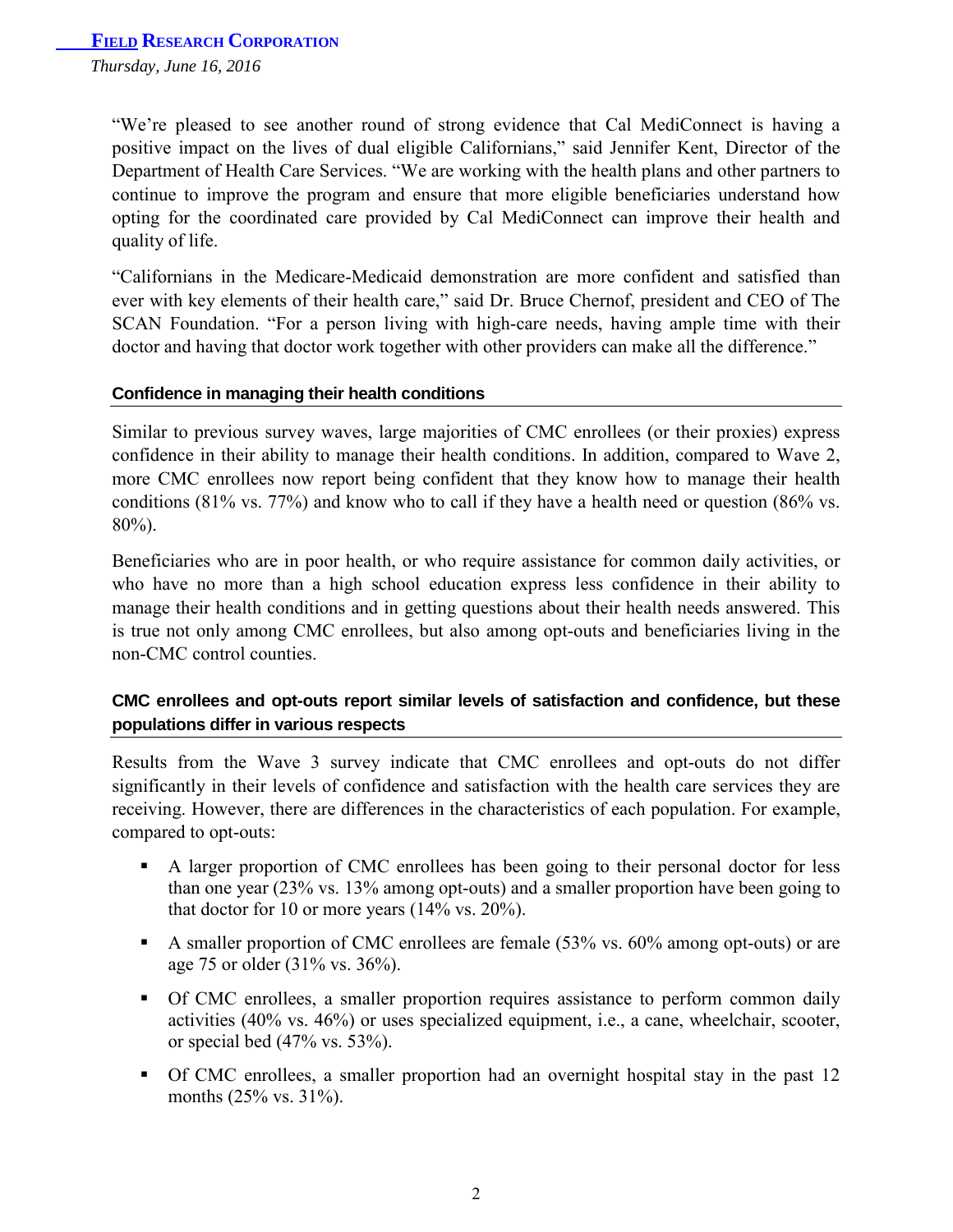## **Problems most commonly reported by CMC enrollees**

The two most common problems reported by CMC enrollees since changing over to Cal MediConnect in the Wave 3 survey were that the doctor they had been seeing was not available through their plan (20%), and that they had a misunderstanding about their health care services or coverages (18%).

However, the proportion of CMC enrollees who report having a misunderstanding with their health care services or coverages was slightly less the proportions of opt-outs (22%) and beneficiaries in non-CMC counties (23%) citing this problem. Also, fewer CMC enrollees in Wave 3 (11%) than opt-outs (16%) and those living in non-CMC counties (18%) reported that transportation problems kept them from getting needed health care.

#### **Perceptions of single care managers and personal care plans**

Two new areas of inquiry were also added to the Wave 3 survey to examine the perceptions of CMC enrollees, opt-outs and beneficiaries in non-CMC counties about: 1) single care managers, which refers to a nurse or other helper from their health plan who serves as the beneficiary's main point of contact to arrange all aspects of their care; and 2) personal care plans, which are plans designed to take into account each beneficiary's individual health goals, needs, and preferences.

Slightly more than one in three CMC enrollees (36%), opt-outs (35%), and beneficiaries in non-CMC counties (38%) say they currently have a *single care manager*. Among those who do, about two-thirds of the beneficiaries across each segment report that having such a manager has improved their care "a lot."

Similarly, about one in three dual eligible beneficiaries across all segments report having a *personal care plan*. Slightly fewer CMC enrollees (33%) report this compared to opt-outs (38%) and beneficiaries in non-CMC counties (40%). About two-thirds of beneficiaries with a personal care plan across each segment also report that having such a plan has improved their care "a lot."

 $-30-$ 

*Note: A PowerPoint presentation containing a more detailed accounting of the results summarized in this release is [available for download](http://www.thescanfoundation.org/sites/default/files/wave_3_powerpoint_summary_report_june_2016.pdf) from Field Research's website. [Topline](http://www.thescanfoundation.org/sites/default/files/topline_findings.pdf)  [findings](http://www.field.com/public/Wave_3_Topline_Findings.pdf) are also available.*